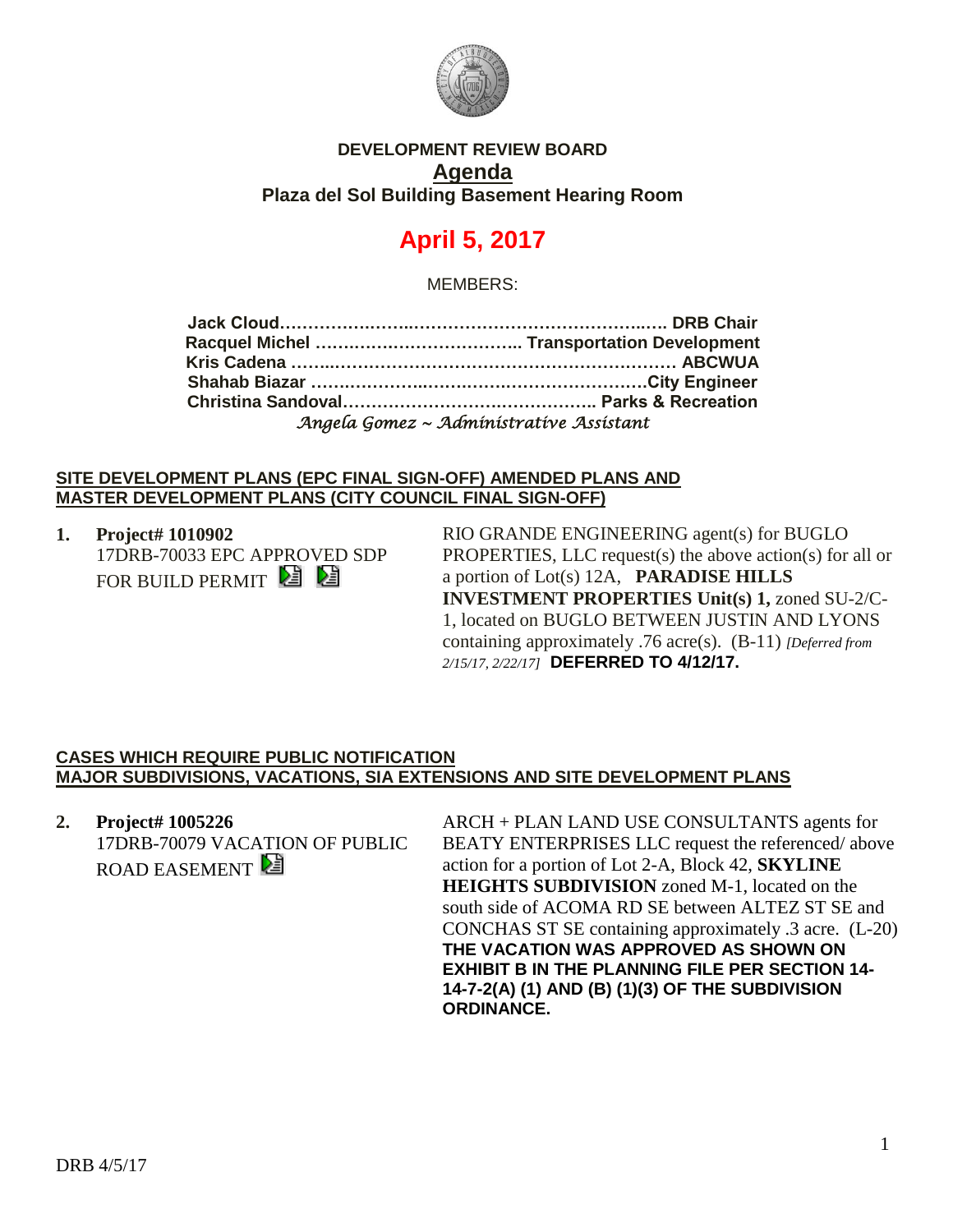**3. Project# 1000032** 17DRB-70091 MAJOR - FINAL PLAT APPROVAL 17DRB-70001 – SITE DEVELOPMENT PLAN FOR BUILDING PERMIT *[Deferred from 2/1/17, 2/22/17, 3/8/17]* 

RETAIL SOUTHWEST DEVELOPMENT agents for RED SHAMROCK 10, LLC request the referernced/ above action for a portion of Tract X-1-A-2, **UNIVERSITY OF ALBUQUERQUE URBAN CENTER** zoned SU-3, located on COORS BLVD NW north of ST. JOSEPH'S DR NW containing approximately 2.64 acres. (G-11) **THE FINAL PLAT WAS APROVED WITH FINAL SIGN-OFF DELEGATED TO CITY ENGINEER FOR EASEMENT CLARIFICATION AND TO PLANNING. THE SITE DEVELOPMENT PLAN FOR BUILDING PERMIT WAS DEFERRED TO 4/12/17.**

## **MINOR PLATS, FINAL (MAJOR) PLATS, AMENDED PLATS AND PLANS**

**4. Project# 1010550** 17DRB-70084 VACATION PVT E'MENT 17DRB-70085 MINOR - PRELIMINARY/ FINAL PLAT APPROVAL

TIERRA WEST LLC agent(s) for W AND M COMPANY request(s) the above action(s) for all or a portion of  $Tract(s)$ A-1-C-1, A-1-D-1, AND A-1-E-1, zoned C-2, located on WYOMING BLVD NE AND MONTGOMERY BLVD NE containing approximately 4.1885 acre(s). (F-19) **THE VACATION WAS APPROVED AS SHOWN ON EXHIBIT B IN THE PLANNING FILE PER SECTION 14-14-7-2(A) (1) AND (B) (1)(3) OF THE SUBDIVISION ORDINANCE. THE PRELIMINARY/FINAL PLAT WAS APPROVED WITH FINAL SIGN OFF DELEGATED TO PLANNING FOR AGIS DXF, UTILITY COMPANIES SIGNATURES AND FOR EASEMENT CLARIFICATION.**

**5. Project# 1011174** 17DRB-70074 MINOR - PRELIMINARY/ FINAL PLAT APPROVAL

COMMUNITY SCIENCES CORP agent(s) for STANLEY AND LISBETH LOW request(s) the above action(s) for all or a portion of Tract(s) 107A AND 107B, **MRGCD MAP #35** zoned SU-2/LD RA-2, located on LOS LUCEROS RD NW BETWEEN ZICKERT RD NW AND LOS ANAYAS RD NW containing approximately .2065 acre(s). (H-12) **WITHDRAWN.**

**6. Project# 1007502** 17DRB-70090 MINOR - PRELIMINARY/ FINAL PLAT APPROVAL

PRECISION SURVEYS, INC agent(s) for HOME DEPOT USA request(s) the above action(s) for all or a portion of Lot(s) M-1-B, **SEVEN BAR RANCH** zoned SU-1, located on COORS BLVD BYPASS NW BETWEEN SEVEN BAR LOOP NW AND COTTONWOOD DR NW containing approximately 11.2616 acre(s). (B-14) **INDEFINITELY DEFERRED.**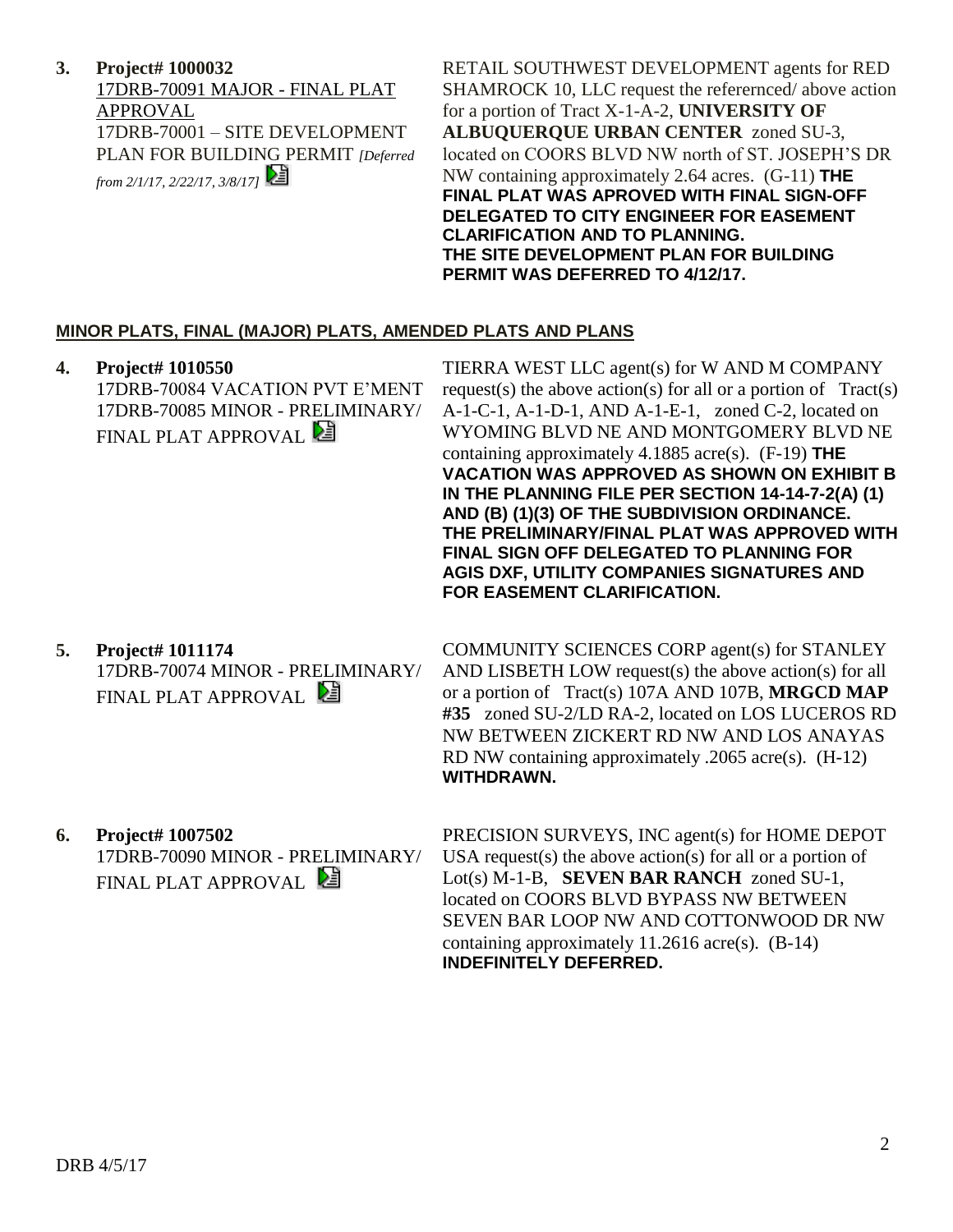**7. Project# 1004036** 17DRB-70087 MINOR - PRELIMINARY/ FINAL PLAT APPROVAL 17DRB-70075 MINOR - PRELIMINARY/ FINAL PLAT APPROVAL

PRICISION SURVEYS, INC. and ARCH + PLAN LAND USE CONSULTANTS agent(s) for ETG PROPERTIES  $LLC$  and DAVID MIRABAL request(s) the above action(s) for all or a portion of  $Lot(s)$  15 and 31, and  $Lot(s)$  32A, **RIO GRANDE GARDENS ADDITION** zoned SU-2/ LD, located on APPLE LN AND CHERRY LN NW NEXT TO DURANES DITCH containing approximately .5593 and .5894 acre(s). (H-12) *[Deferred om 3/15/17]* **THE PRELIMINARY/FINAL PLATS WERE APPROVED WITH FINAL SIGN OFF DELEGATED TO THE WATER AUTHORITY AND TO PLANNING FOR AGIS DXF.**

ARCH + PLAN LAND USE CONSULTANTS agent(s) for LAND CO II LLC request(s) the above action(s) for all or a portion of Lot(s) 19-P1, 20-P1 & 21-P1, **SUNSET FARM Unit(s) 2,** zoned R-1, located on ANNA MARIA PL SW

**8. Project# 1010883** 17DRB-70042 MINOR - PRELIMINARY/ FINAL PLAT APPROVAL

> BETWEEN CENTRAL AND OSAGE SW containing approximately .464 acre(s). (K-12) *[Deferred om 3/1/17]* **WITH THE PRELIMINARY/FINAL PLAT WAS APPROVED WITH FINAL SIGN OFF DELEGATED TO PLANNING FOR UTILITY COMPANIES SIGNATURES AND FOR AGIS DXF.**

**9. Project# 1011147** 17DRB-70046 MINOR - PRELIMINARY/ FINAL PLAT APPROVAL

ARCH + PLAN LAND USE CONSULTANTS agent(s) for LANDCO II LLC request(s) the above action(s) for all or a portion of Lot(s) 28-P1, 29-P1 & 30-P1, **SUNSET FARM Unit(s) 1,** zoned R-1, located on 308, 309, 316 LUIS SANCHEZ PL SW containing approximately .3444 acre(s). (K-12) *[Deferred om 3/1/17]* **THE PRELIMINARY/FINAL PLAT WAS APPROVED WITH FINAL SIGN OFF DELEGATED TO PLANNING FOR UTILITY COMPANIES SIGNATURES AND FOR AGIS DXF.** 

**10. Project# 1010010** 17DRB-70089 MINOR - PRELIMINARY/ FINAL PLAT APPROVAL **E** 

LLAVE ENTERPRISES INC request(s) the above action(s) for all or a portion of Lot(s) 6, **NAA** zoned 5DUA, located on SIGNAL BETWEEN BARSTOW AND VENTURA containing approximately .41 acre(s). (C-20) **INDEFINITELY DEFERRED.**

**11. Project# 1006868** 16DRB-70339 AMENDED SDP FOR **BUILDING PERMIT** 

RBA ARCHITECTS agent(s) for JAYESH PATEL request(s) the above action(s) for all or a portion of Lot(s) 2A, **DEL NORTE PLAZA** zoned SU-2/IP OR NC, located on 8136 HOLLY NE containing approximately 2.53 acre(s). (C-18) *[Deferred on 9/21/16, 11/9/16, 3/1/17, 3/29/17]* **DEFERRED T 4/12/17.**